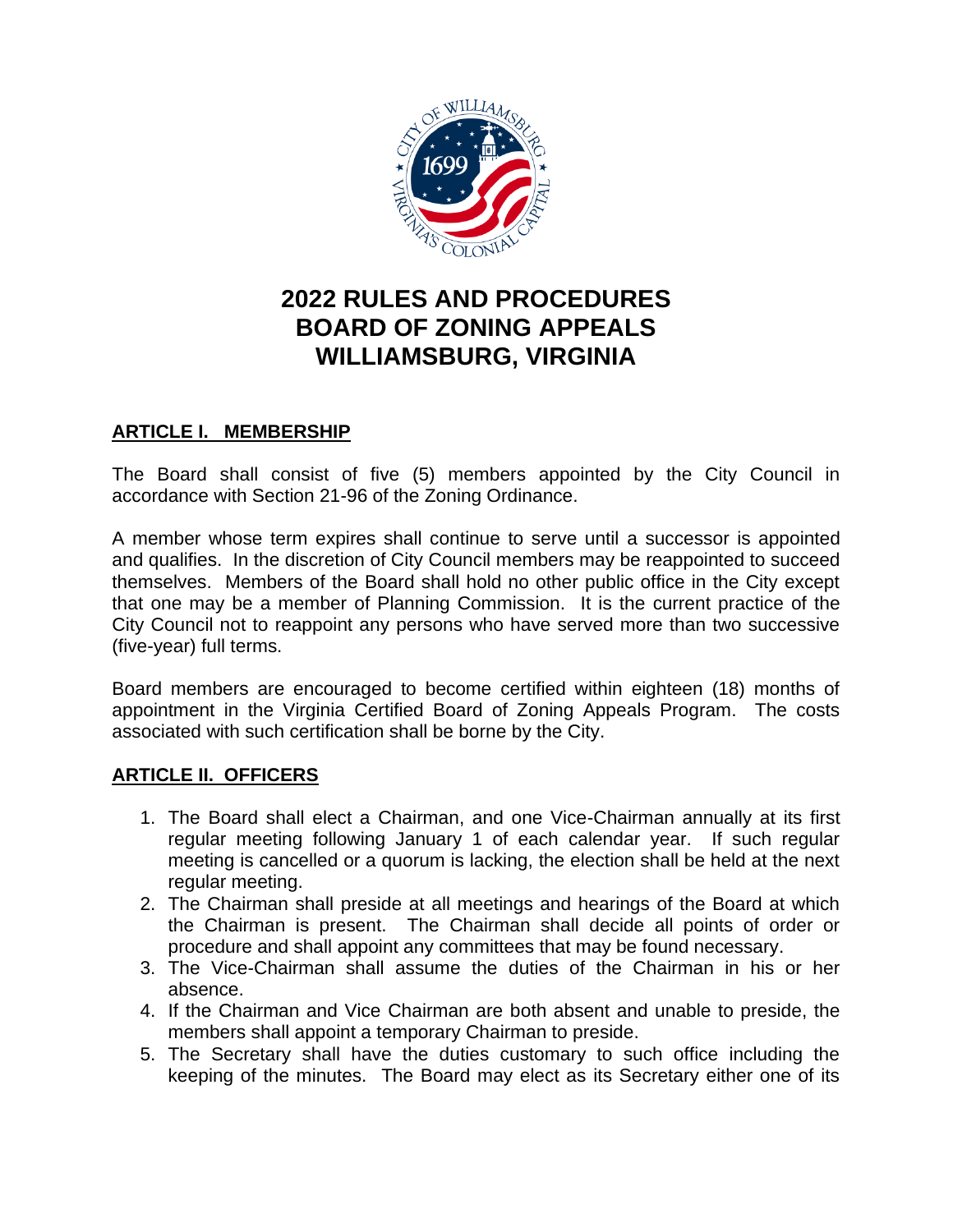members or a qualified individual who is not a member of the Board. The Secretary shall not have a vote by virtue of such position.

6. The Board may, with the concurrence of the Zoning Administrator, designate an employee of the City Planning Department to act as the Board's Recording Secretary to prepare an initial draft of the minutes of any meeting for review and approval by the Secretary prior to submission to the Board for final approval.

#### **ARTICLE III. MEETINGS**

- 1. A regular meeting of the Board of Zoning Appeals shall be held on the first Tuesday of each month at 4:00 P.M. However, no meeting shall be scheduled if there are no applications pending or if there is no other business before the Board. All regular meetings shall be open to the public.
- 2. The Chairman may call special meetings provided at least five (5) days notice of such hearing is given each member in writing.
- 3. A quorum shall consist of three (3) members or a simple majority of the Board. The concurring vote of three (3) members (a majority of the membership) shall be required to grant variances or to reverse decisions or determinations of the Zoning Administrator. A majority of the membership present and voting is required to uphold a decision or determination of the Zoning Administrator, to grant a special exception or to interpret the official zoning map where there is any uncertainty as to the location of a district boundary or to amend these Rules of Procedure. The concurring vote of a majority of all members present and voting or such other greater number as may be required by state law shall be required to effect all other actions of the Board. If the majority of the Board fails to attend within half hour of 4:00 P.M., the Secretary shall enter the names of the members present and the adjournment for want of a quorum.
- 4. An agenda for each regularly scheduled meeting of the Board shall be prepared by the Zoning Administrator and delivered to each member of the Board no later than four (4) business days prior to the meeting. Included with the agenda shall be any materials submitted by any applicant or appellant or by any interested person. The Zoning Administrator shall briefly summarize the facts and provisions of the Zoning Ordinance applicable to each case. The order of business at all regular meetings of the Board shall be as follows:
	- Call to order.
	- The hearing of applications deferred from a previous meeting.
	- The hearing of applications not previously presented to the Board.
	- Zoning Administrator report, if any.
	- Unscheduled items: Old Business, New Business.
	- Reading and approval of minutes of previous meetings.
	- Adjournment.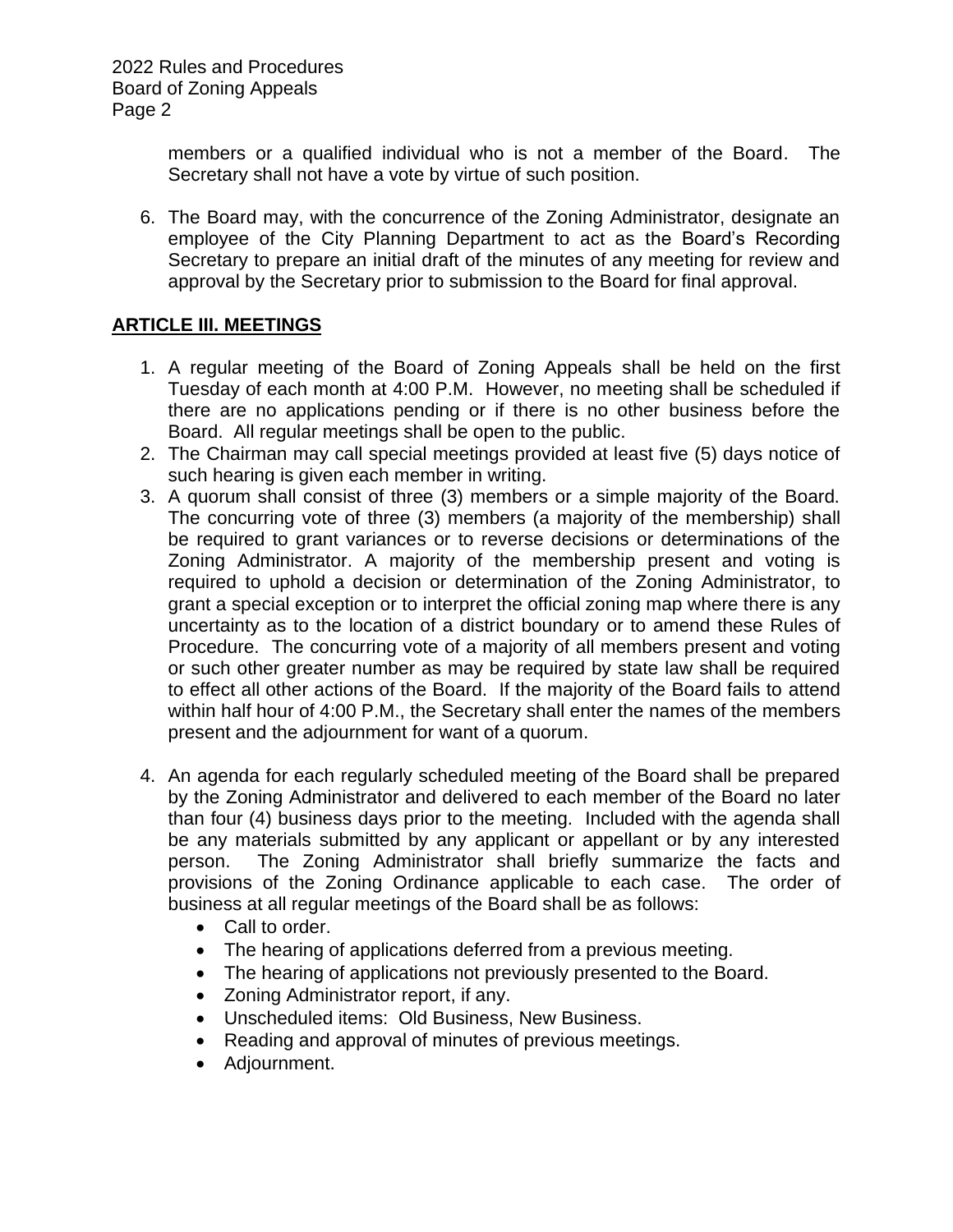- 5. The Board may adjourn a regular meeting if all applications or appeals cannot be disposed of in the day set. Such adjournment shall be mandatory five (5) hours after the start of a meeting.
- 6. Any member of the Board shall be disqualified to act upon a matter before the Board with respect to any agenda item in which the member has a disqualifying interest under the provisions of the Comprehensive Conflict of Interest Act (Title 2.1, Chapter 40, Code of Virginia, 1950).
- 7. The Board shall allow for electronic participation in meetings by Board members as permitted by and in conformity with the requirements found in Section 2-34 of the Williamsburg Code.

## **ARTICLE IV. POWERS AND DUTIES**

The Board of Zoning Appeals shall have the powers and duties specified in Section 21- 97 of the Zoning Ordinance or as may be otherwise specified by applicable law or ordinance.

### **ARTICLE V. APPLICATIONS OR APPEALS TO THE BOARD**

1. All application or appeals to the Board shall be made on forms supplied by the Planning Department.

The application or appeal shall include:

- a. Seven (7) copies of a plat of the affected parcel when a plat is required to be provided.
- b. The property owner shall sign the application or appeal.
- c. Payment of all applicable fees, which shall be paid before the application or appeal shall be deemed filed.
- 2. All applications or appeals shall be accompanied by all of the information enumerated in the Zoning Ordinance for such applications or appeals before being scheduled for a public hearing. The Zoning Administrator may refuse to schedule a matter for Board determination unless he or she is satisfied that all pertinent information has been provided.

#### **ARTICLE VI. PROCESSING OF APPLICATIONS**

- 1. All applications will be received by the Zoning Administrator and shall be set for public hearing in the order in which they are received.
- 2. The Zoning Administrator shall notify the applicants in writing of the date, time and place of the scheduled public hearing.
- 3. The Zoning Administrator, in accordance with the provisions of the Code of Virginia, shall cause to be advertised in the Virginia Gazette or other newspaper (published not less than twice before the meeting) of general circulation within the City of Williamsburg, the required legal published notice of the public hearing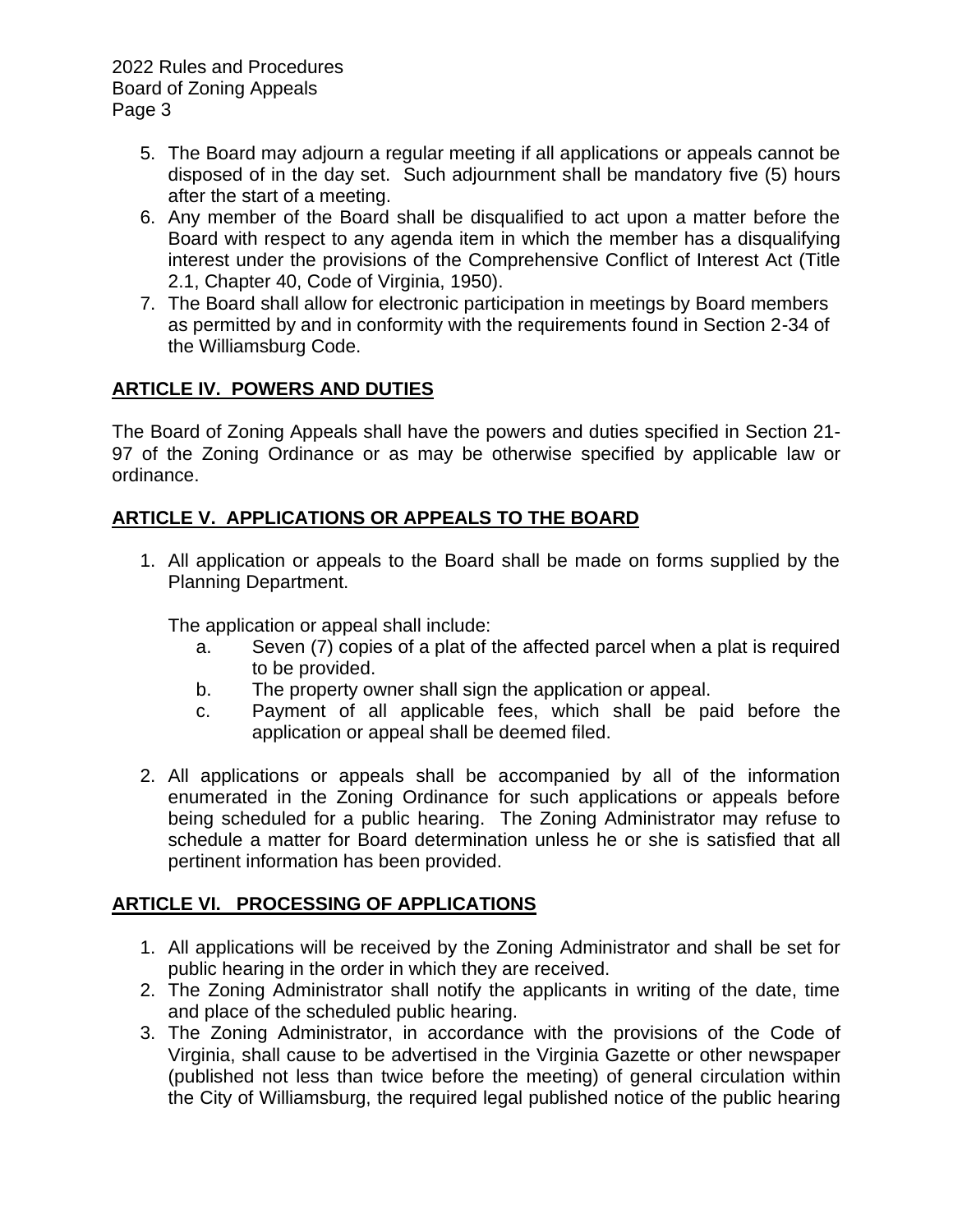for any application. Notice shall also be given of the time and place of any site visit by the Board in connection with any public hearing.

4. The Zoning Administrator shall compile all pertinent information and supply same with his or her comments through a staff report to the Board at the scheduled time and place of its public hearing.

#### **ARTICLE VII. SITE VISITS AND HEARINGS**

- 1. Interested members of the public may be present at any site visit to inspect the premises in question. Any discussion among Board members at any site visit, which relate to the subject matter of the visit, shall be made in such manner as to permit interested parties to hear the discussion. Applicants or appellants by virtue of having filed an application or appeal shall be deemed to have given permission for Board members and interested members of the public to come on to any premises, which are the subject of the application or appeal.
- 2. At the time of the public hearing, the Zoning Administrator will present its Report, which shall identify the property, briefly describe the application and provide the Board with any recommendation it may have or any other recommendation made by any other agency, board or department of the City. A copy of the Report shall be made available in the hearing room for examination by members of the public attending the meeting. The Board may ask questions of staff concerning the Report and the application.
- 3. The public hearing shall then be opened.
- 4. The applicant or his or her authorized agent shall be present and shall be allowed adequate time to present the background and justification for the application and to answer questions from members. Members of the public shall have no right to pose questions to applicants.
- 5. Persons in support of or in opposition to the application may present their position. Any such person shall identify themselves at or before the commencement of the meeting by name and address prior to the hearing as wishing to speak and shall be heard in order of such identification. Such presentation shall be subject to the following time limitations:
	- Five (5) minutes individuals
	- Fifteen (15) minutes representative of an organization or group

The Board, in its discretion by majority vote of members present, may allow additional time for an individual or group representative to make a presentation.

- 6. The applicant shall be permitted an adequate time for rebuttal.
- 7. It shall be the responsibility of the Chairman to determine the adequacy of time within which an applicant may present or defend his or her position and to enforce the specific time limitations set forth in this Article so that the hearing is held in a prompt, fair and judicious manner.
- 8. Close public hearing.
- 9. The Board at this time may discuss the application and either approve, deny or continue to the next regular meeting. The motion to approve, deny or continue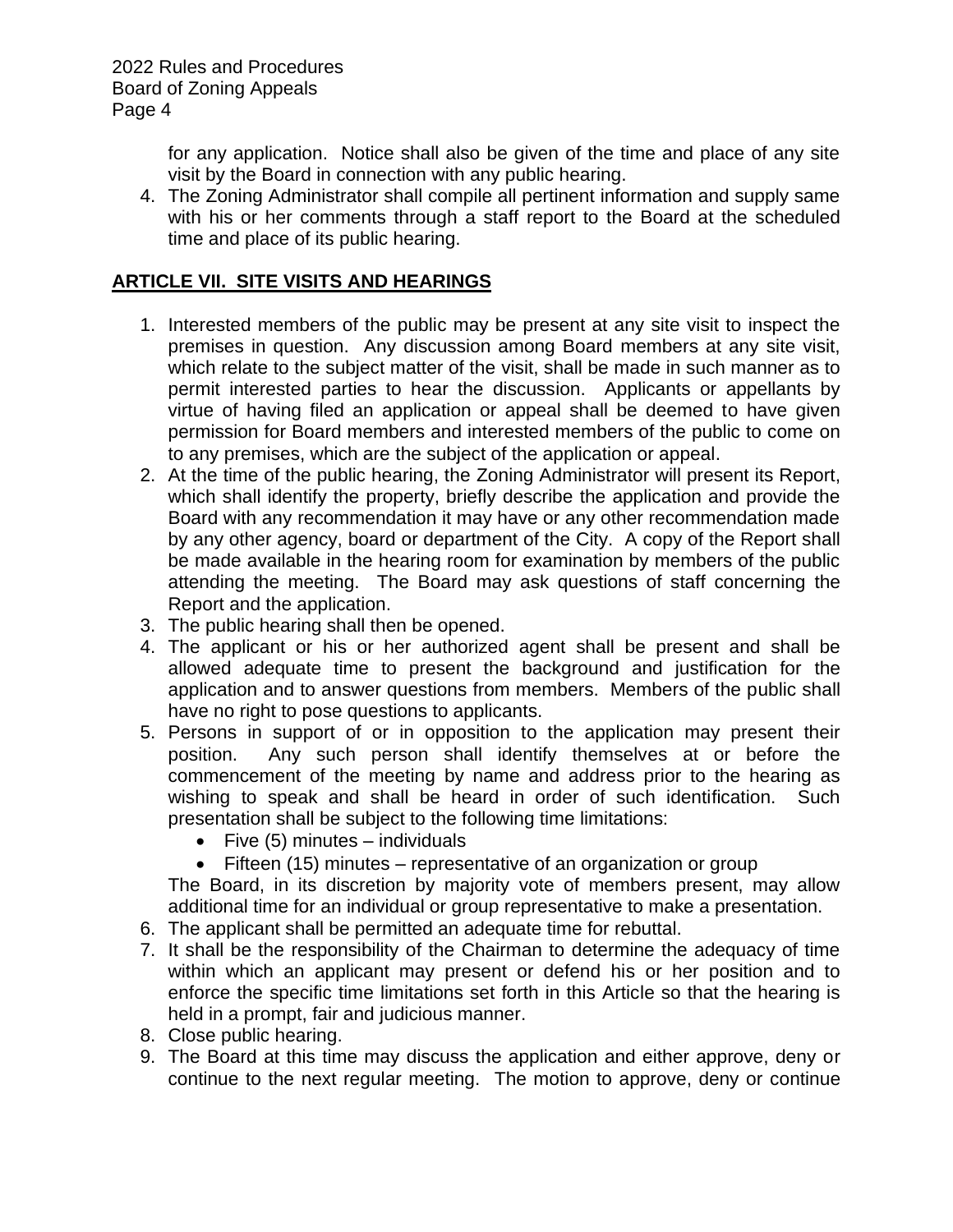the application shall include a clear and concise statement of the reasons for approval, denial or such continuance.

10.Board of Zoning Appeals decisions may be appealed to the Circuit Court as allowed by Section 21-99 of the Zoning Ordinance. Such appeal must be filed with the Court within (30) days after the final decision of the Board.

#### **ARTICLE VIII. SPECIAL RULES FOR APPEALS FROM ADMINISTRATIVE DECISIONS**

- 1. Chairman announces the subject matter and reminds the appellant and those parties present at the public hearing of the provisions of the Zoning Ordinance that mandate a concurring vote of three (3) members to reverse a determination of the Zoning Administrator or other administrative officer.
- 2. Chairman calls on Zoning Administrator or designee to present the Zoning Administrator's position.
- 3. Members may pose questions to the Zoning Administrator
- 4. Chairman opens the public hearing.
- 5. Chairman calls on appellant or his or her agent to present the appellant's position. The appellant shall be limited to a thirty (30) minute presentation.
- 6. Members may pose questions to the appellant.
- 7. Chairman calls for comment from any person wishing to speak, stressing that testimony should be limited to the precise issue that is the subject of the appeal. Any such persons shall identify themselves prior to the hearing as wishing to speak and shall be heard in order of such identification. Unless waived by a majority vote of Board members present at the meeting, each speaker shall be limited to five (5) minutes. No speaker shall have the right to pose questions to the appellant.
- 8. Chairman calls on Zoning Administrator to pose rebuttal or additional remarks.
- 9. Members post final questions to either the appellant or the Zoning Administrator.
- 10.Chairman closes the public hearing.
- 11.Board discussion and vote. The motion to approve, deny or defer the application shall include a clear and concise statement of the reasons for approval, denial or deferral.

#### **ARTICLE IX. RECORDS AND REPORTS**

- 1. The Zoning Administrator or the Recording Secretary shall keep a file of all materials and decisions relating to each case as part of the records of the Board of Zoning Appeals.
- 2. The Board shall submit a report of its activities to the City Council at least once a year and may include therein any recommendations it may have with respect to any amendment to the Zoning Ordinance proposed by the Board.
- 3. All records of the Board shall be public records.